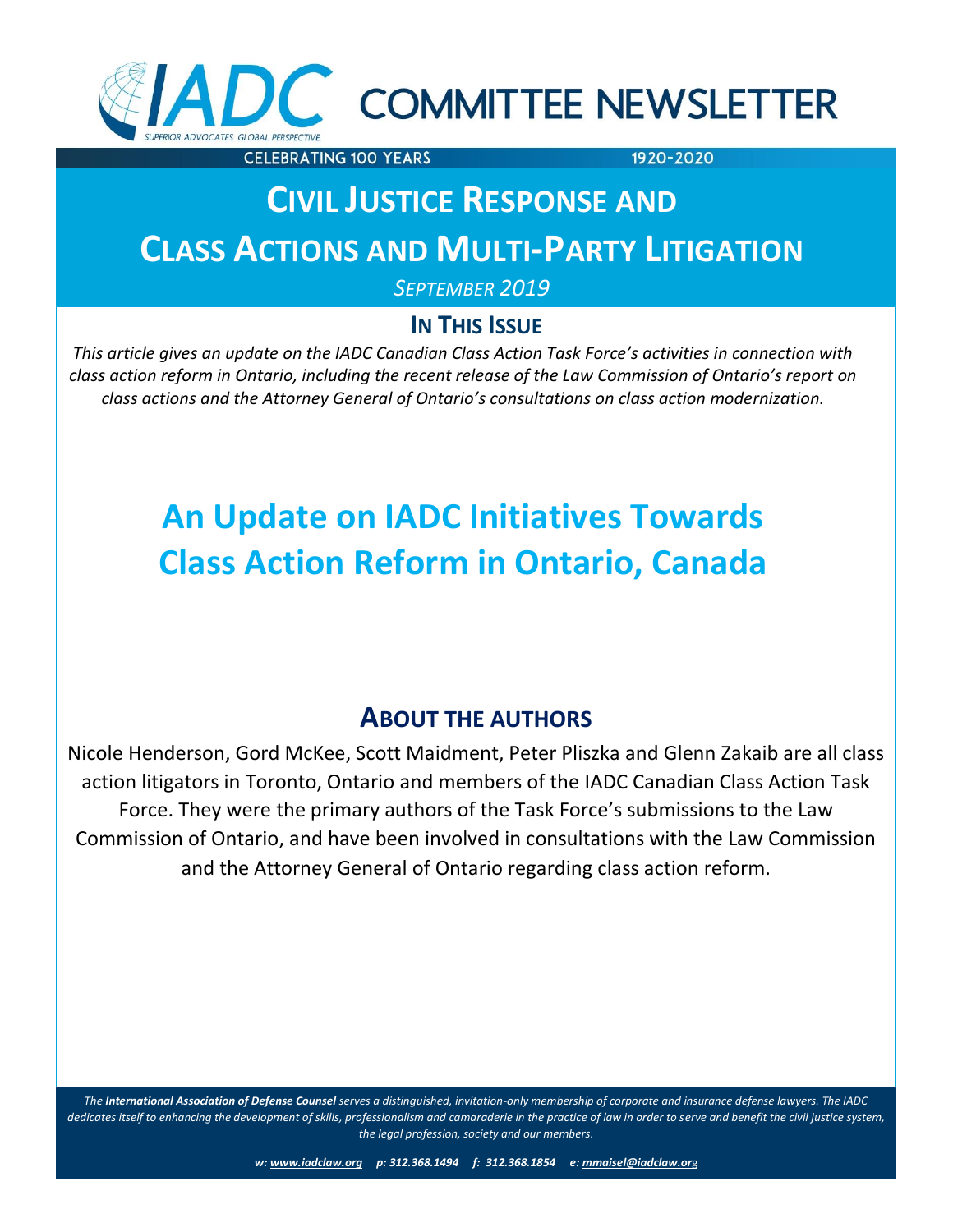

### **ABOUT THE COMMITTEES**

The **Civil Justice Response Committee** works to establish a nationwide information network that promotes the rapid dissemination of information about legislation, rulemaking, judicial selection, and key elections likely to affect civil litigation and liability laws, in order to give IADC members and their clients timely opportunities to participate in these processes armed with information that can affect the outcome of the debate or controversy. Learn more about the Committee at [www.iadclaw.org.](http://www.iadclaw.org/) To contribute a newsletter article, contact:



**Phil Goldberg Vice Chair of Publications** Shook, Hardy & Bacon [pgoldberg@shb.com](mailto:pgoldberg@shb.com)

The **Class Actions and Multi-Party Litigation Committee** serves all members with an interest in class action trends and issues raised across the country in class action cases. Members publish newsletters on developments in class action law and present on topics of interest at committee meetings. The Committee has sponsored or co-sponsored a number of major CLE programs recently, such as one on the sub-prime mortgage and financial crisis class actions currently being filed across the country. Learn more about the Committee at [www.iadclaw.org.](http://www.iadclaw.org/) To contribute a newsletter article, contact:



 **Martin A. Kasten Vice Chair of Publications** Friday, Eldredge & Clark, LLP mkasten@fridayfirm.com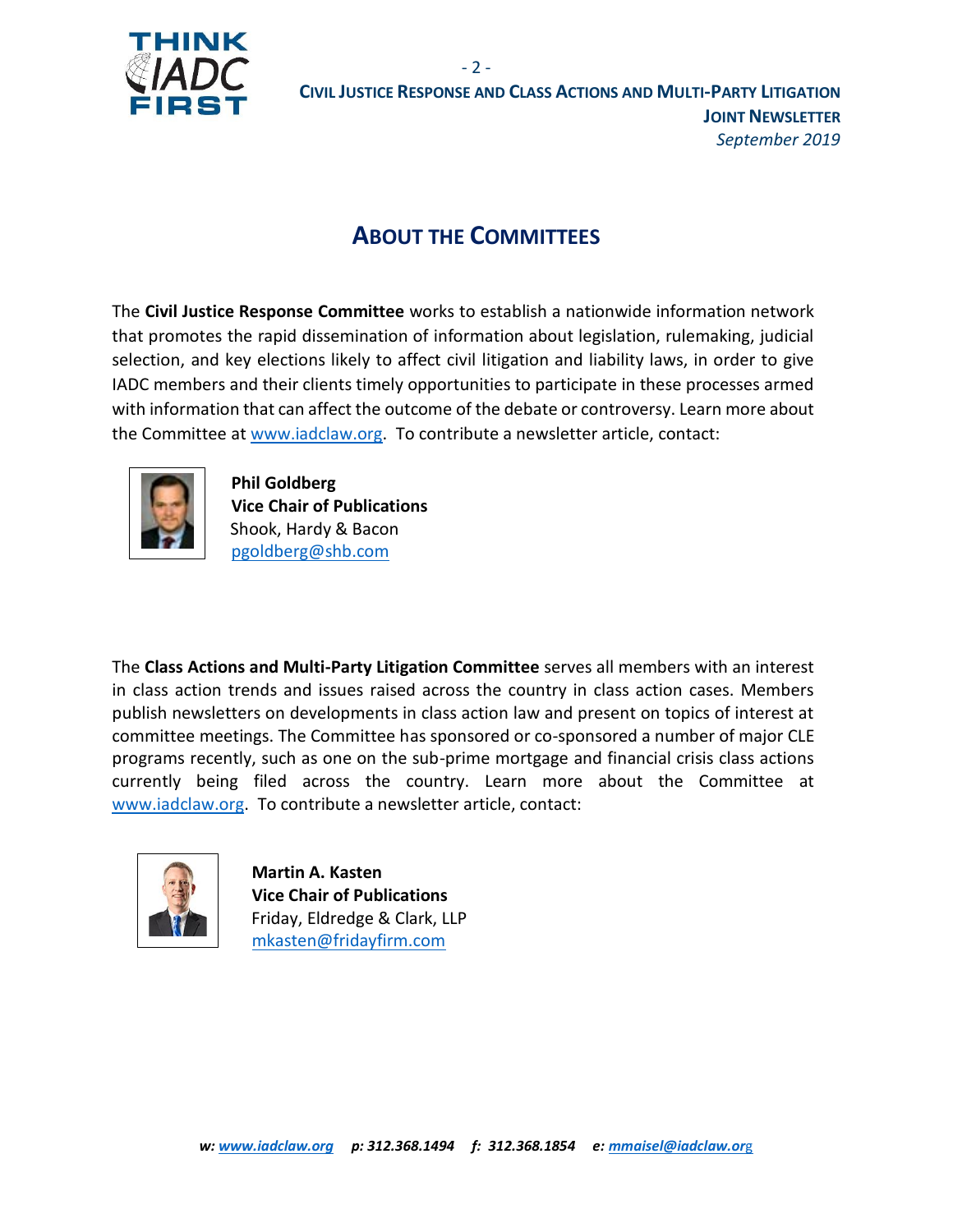

On July 17, 2019, the Law Commission of Ontario (LCO) released its long-awaited report titled *Class Actions: Objectives, Experiences and Reforms*, with 47 recommendations for reform. This report was the culmination of a project first announced in 2013, when the Ontario government asked the LCO to engage in a comprehensive review of the Ontario *Class Proceedings Act, 1992*, S.O. 1992, c. 6 ("CPA") and experiences with that legislation since it came into force in 1993. Since the release of its report, the Ontario Ministry of the Attorney General has been canvassing the views of stakeholders on the LCO's recommendations and considering possible reforms of the CPA.

The IADC was an active participant in the LCO's review, making extensive submissions on a range of issues that greatly affect corporate defendants' interests in this area. This submission was supported and formally adopted by Lawyers for Civil Justice, the Federation of Defense and Corporate Counsel, DRI - The Voice of the Defense Bar, the Canadian Defence Lawyers, and the Product Liability Advisory Council.

The following is a report on the LCO project, the IADC's involvement, the LCO's recommendations and the status of the Ontario government's review of same.

#### **Background**

The LCO was created in 2007 by an agreement among the Law Foundation of Ontario, the Attorney General of Ontario,

Osgoode Hall Law School of York University, the Law Society of Upper Canada and the Ontario Law Deans. Its mandate is to make recommendations to, among other things: make the legal system more relevant, accessible and efficient; simplify or clarify the law; and use technology to create access to justice.

The LCO's review of the CPA was the first independent and comprehensive assessment of class actions in Ontario since the enactment of the CPA more than 25 years ago. The LCO described the main objectives of its review as: 1) to survey the experience with class actions in Ontario; and 2) to provide an "independent and practical" analysis of class actions from the perspective of their three primary objectives: access to justice, judicial economy, and deterrence.

The LCO ultimately appointed two Canadian academics to act as principal researchers. It also appointed an expert reference group consisting of representatives of the bar and academia that was chaired by a retired judge of the Ontario Court of Appeal. During its review, the LCO mined data from court files to the extent practically feasible and consulted with stakeholders from across the Ontario justice system. In 2018, the LCO released a consultation paper and invited written submissions from stakeholders. It received thirty-two public written submissions.

The IADC took a leadership role as soon as the project was announced, striking a Canadian Class Actions Project Task Force,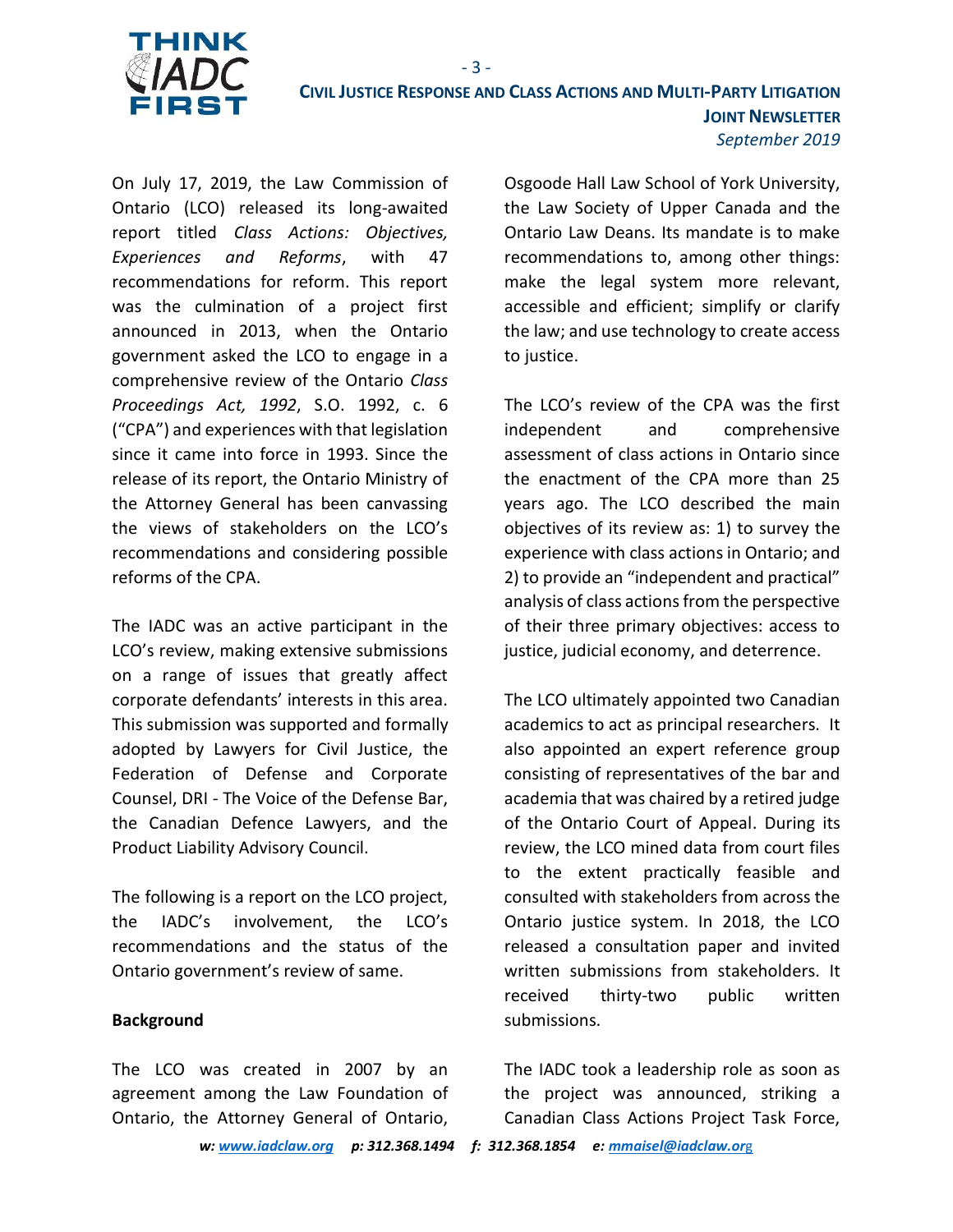

which was chaired by Past IADC Board Member Gord McKee. The Task Force included over 15 IADC members, some of whom are also members of the other defence organizations that joined in the submission. Its membership also included US and Australian IADC members, to have the benefit of their experiences with different class action and mass tort regimes. The Task Force held several meetings to canvass the experience of its members and consider potential reforms that would be of interest to corporate defendants in class actions in Ontario.

In early 2015, the Task Force produced and circulated extensive briefing materials on issues of interest to IADC members and their clients. The Task Force then held further meetings and consulted with a number of stakeholders. In 2018, the Task Force produced an extensive written submission to the LCO containing numerous recommendations for reform. The submission was primarily authored by Task Force members Gord McKee, Scott Maidment, Peter Pliszka, Glenn Zakaib, and Nicole Henderson. The IADC submission can be found [here.](https://www.lco-cdo.org/wp-content/uploads/2018/06/International-Association-of-Defence-Counsel-CA-Submission.pdf) Members of the Task Force also met with the LCO's principal researchers, both before and after the written submission, to share with the LCO the experiences and views of the Task Force. Several members of the Task Force also worked with and supported industry and other defence-oriented groups who made their own submissions to the LCO.

#### **Final Report and Recommendations**

The LCO's recommendations span a range of topics including managing class actions, carriage disputes, coordinating multijurisdictional actions, certification, settlement approvals, settlement distributions, class counsel fee approvals, adverse costs awards, behaviour modification and appeals. The LCO accepted, either entirely or in part, several recommendations made in the IADC Task Force's submission, as reflected in the following LCO recommendations:

- Recommendation #1: That the CPA be amended to establish a one-year deadline within which the certification motion schedule must be set, and the plaintiffs' motion record filed (unless the court orders otherwise).
- Recommendation #2: That the CPA be amended to provide for administrative dismissal if the plaintiff does not file its certification material before the proposed oneyear deadline or in compliance with any case management order setting an alternate deadline for filing those materials.
- Recommendation #12: That the CPA be amended to add provisions consistent with legislation in Alberta, British Columbia and Saskatchewan designed to promote better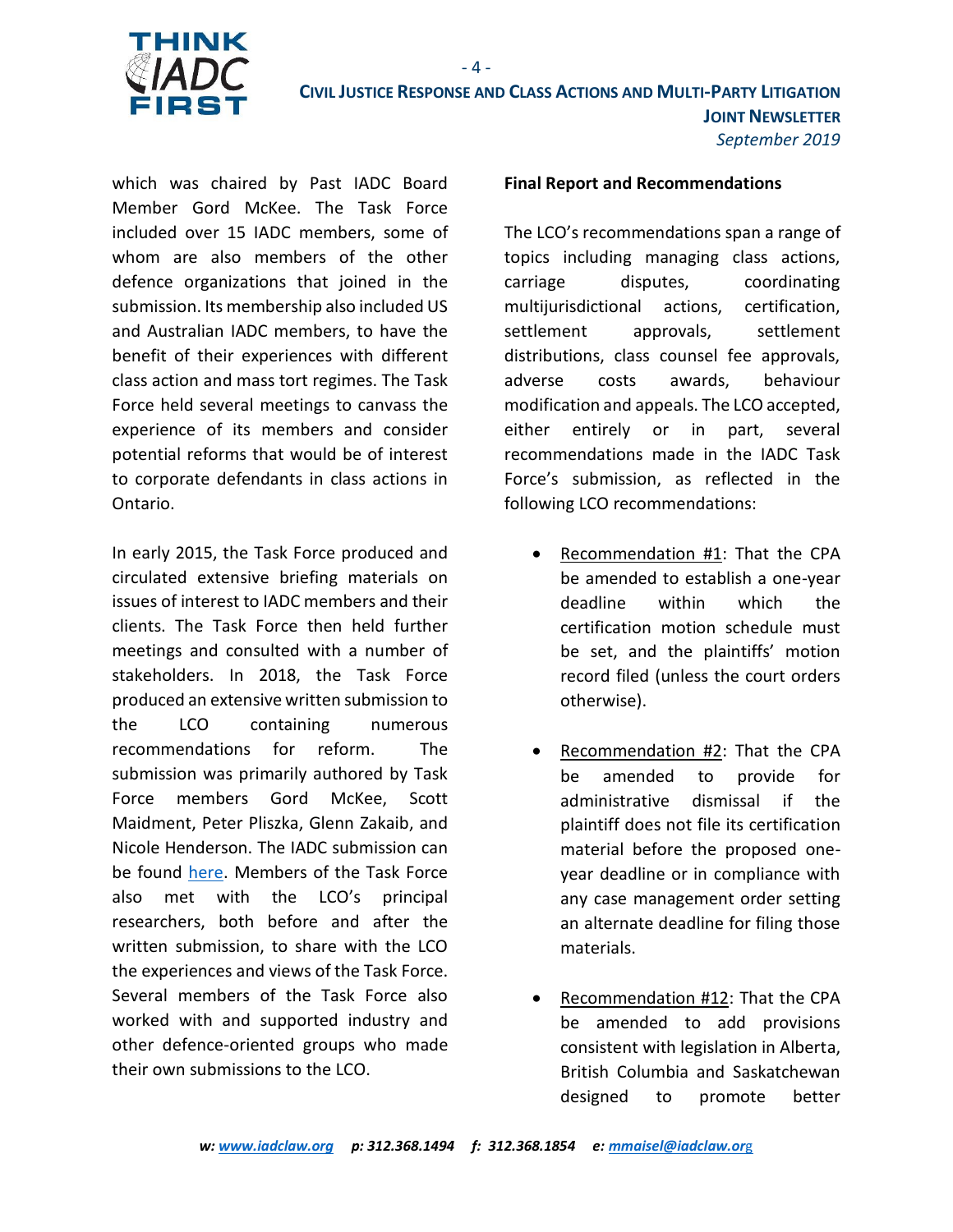

multijurisdictional coordination of overlapping class actions.

- Recommendation #16: That the courts interpret the preferable procedure requirement of the certification test more rigorously.
- Recommendation #17: That the courts support pre-certification summary judgment motions or motions to strike if such a motion will dispose of the action, or will narrow issues to be determined or evidence to be filed at certification.
- Recommendation #38: That the CPA be amended to give the court the discretion to adjust class counsel fees as a percentage of the total recovery to ensure a reasonable fee bears an appropriate relationship to the results achieved.
- Recommendation #41: That the CPA be amended to permit thirdparty/private funding of class actions only if certain listed requirements are met, including transparency, court approval and the ability for defendants to recover costs awards directly from the funder.
- Recommendation #47: That the CPA be amended to provide symmetrical appeal rights for plaintiffs and defendants with both parties having the right to appeal from class certification orders.

The LCO's final report can be found [here.](https://www.lco-cdo.org/wp-content/uploads/2019/07/LCO-Class-Actions-Report-FINAL-July-17-2019.pdf)

Two of the key issues in the review were certification standards and the costs regime for class actions. Under the current regime, it has been noted by courts that there is a relatively low threshold for certification of a class proceeding in Ontario, that the evidentiary burden on the plaintiff is low ("some basis in fact") and, conversely, that the evidentiary burden on the defendants to show that the certification criteria have not been met is high once the plaintiff shows some basis in fact. When the CPA was enacted in 1992, the government of the day decided that meritless class actions would best be deterred by retaining the usual "loser pays" cost regime for class actions, rather than including any assessment of the merits in the certification standard.

The Task Force felt that experience has shown that the "loser pays" costs rule alone has not been enough to deter the commencement of class proceedings with little or no merit. It is disappointing that the LCO did not accept the IADC Task Force's recommendation that the CPA be reformed to introduce a preliminary merits test to the certification criteria, particularly given the LCO's estimates that 73% of contested certification motions in Ontario were granted (roughly equivalent to the Quebec rate but higher than other Canadian jurisdictions), while only 53% of cases decided at the merits stage have concluded with outcomes favourable to the class. The Task Force recommended that the leave test that already exists for secondary market

*w[: www.iadclaw.org](http://www.iadclaw.org/) p: 312.368.1494 f: 312.368.1854 e: [mmaisel@iadclaw.or](mailto:mmaisel@iadclaw.org)*g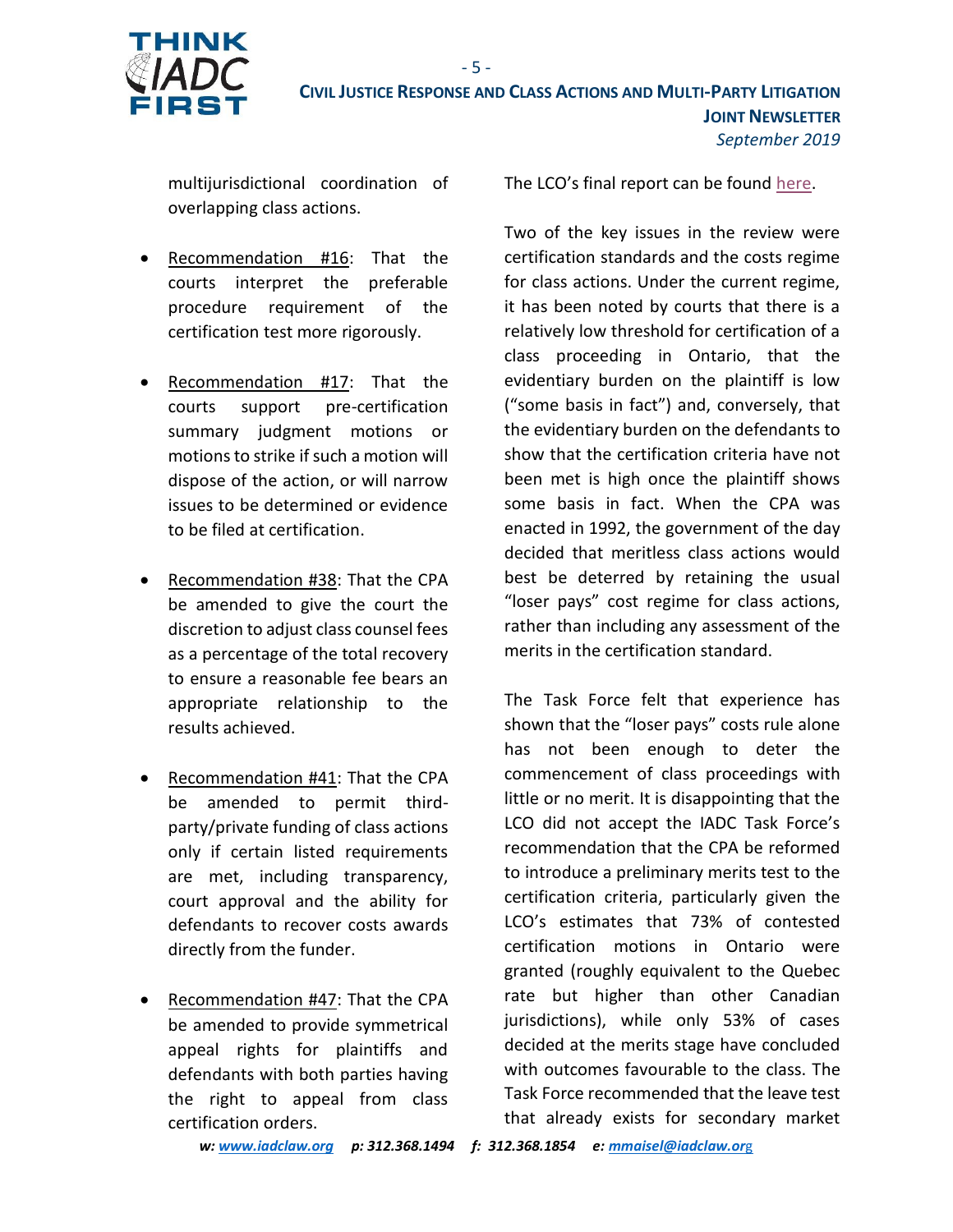

securities misrepresentation class actions in Ontario be expanded to all class actions. Under that leave test, the plaintiff is required to show good faith in bringing the action and a reasonable possibility of success. The Task Force further recommended that the CPA should be amended to align the certification threshold in Ontario with the framework set out by the United States Supreme Court in *Wal-Mart Stores, Inc. v. Dukes*.

The LCO agreed that "the certification test could be improved to further the objectives of the [CPA]". It also acknowledged the "legitimate concerns" raised by the IADC Task Force (and others) about overly-broad actions, "copycat" claims, late-filing claims, and actions with scant evidence. Nonetheless, it declined to recommend any legislative reform of the certification criteria. It specifically rejected adoption of the leave test beyond secondary market misrepresentation class actions or the *Dukes* evidentiary standard. The LCO recommended that the courts be "encouraged" to interpret elements of the certification criteria "more rigorously", although it did not explain how such encouragement could override the existing appellate court precedents reinforcing the existing "low bar" to certification without legislative reforms.

The LCO did, however, recommend reform to the "loser pays" cost regime in class actions. Recommendation #40 of the final report is that the CPA be amended to provide that no costs be awarded for

certification and ancillary motions, regardless of the result. The "loser pays" costs rule would be retained for all other aspects of the action including summary judgment motions, disputes about jurisdiction, de-certification motions, and trial.

The final report did not specifically address several recommendations made by the IADC Task Force on other issues. Those included a recommendation that the representative plaintiff should presumptively bear the costs of notice to the class, alternatives to class proceedings where there are a small number of cases, early appointment of trial judges, clarification of limitation periods for contribution and indemnity claims, and the ability of defendants to make settlement offers to a subgroup of a class.

While the Task Force was pleased to see many of its recommendations reflected in the final report, it is of the view that the LCO did not go far enough to address the continued problem of meritless and overly broad class proceedings and other procedural issues that cause unnecessary difficulties and expense for defendants, as well as additional burden on court resources and costs to all parties. It hopes that the Ontario government will give further consideration to the IADC submission and recommendations as it reviews all of the submissions and canvasses stakeholders.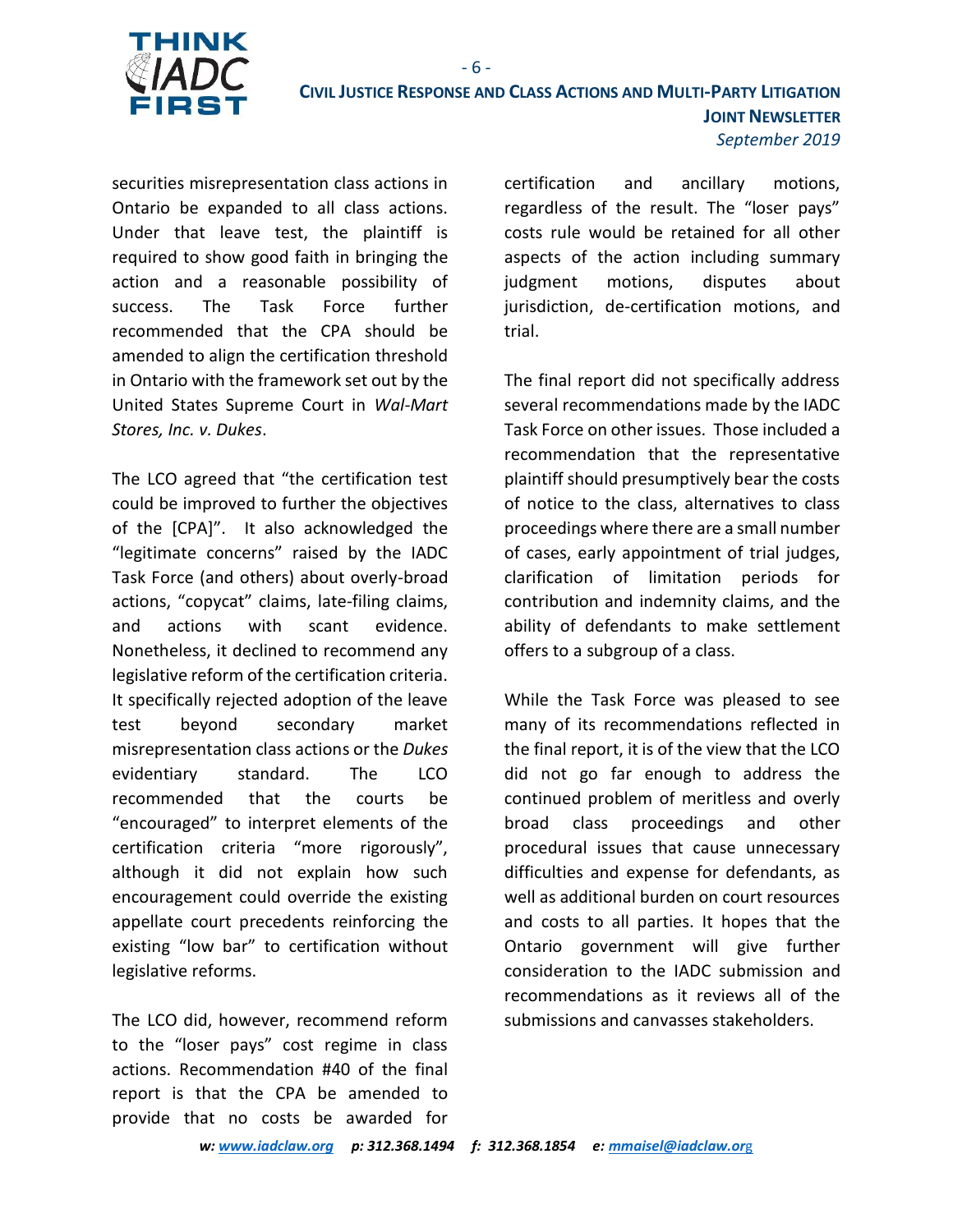

#### **Moving Forward**

In its final report, the LCO bemoaned the lack of empirical data about class proceedings in Ontario. During the review, it developed a class action database and the final report makes several recommendations that would facilitate better tracking of class actions commenced in Ontario and their results (e.g. whether the case was certified and more detailed information about settlements). The LCO estimated that there have been approximately 1,500 class action proceedings commenced in Ontario in the last 20 years, with approximately 100 actions initiated per year in more recent years. These numbers demonstrate the significance of class proceedings in the Ontario legal landscape and the ongoing importance to the defence community of the issues addressed in the final report.

In June 2018, while the LCO's review was underway, a general election was held in Ontario. The election resulted in a new government led by the Conservative Party. The new government has expressed interest in class action reform, although as of the date of this publication, it has not made any formal announcement or introduced any legislation.

The Ministry of the Attorney General held consultations with several stakeholders during the LCO review and held consultation meetings with representatives of industry and the bar, including members of the IADC Task Force, to gather feedback on the LCO final report. Task Force members Gord McKee, Peter Pliszka, and Nicole Henderson recently participated in a consultation meeting with the Attorney General and other invitees from both sides of the class action bar in Ontario regarding class action modernization.

The government is not bound by the LCO's recommendations and it remains to be seen to what extent it will adopt them if it proceeds with reform. The IADC Task Force will continue to support its recommendations to the LCO and advocate for reforms that would improve the fairness and efficiency of the class proceedings regime in Ontario for defendants.

*Note: The IADC Canadian Class Actions Task Force included members Gord McKee, Scott Maidment, Peter Pliszka, Glenn Zakaib, Nicole Henderson, Tim Congrove, Chris D'Angelo, Fred Fresard, Colin Loveday, Frank Hirsch, Ken Meyer, Sylvie Rodrigue, Steven Rosenhek, and Mitch Smith.*